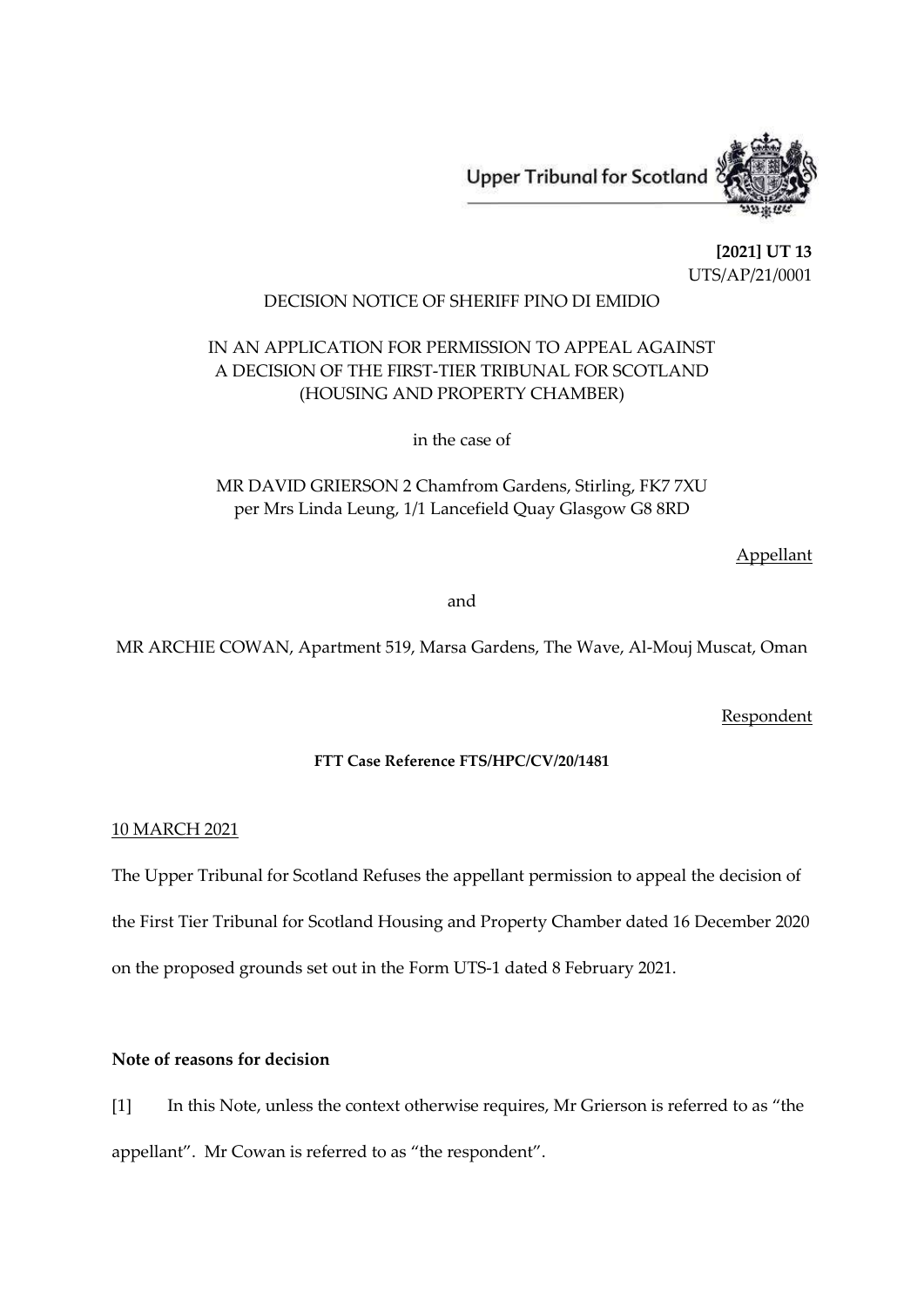#### **Background**

[2] The appellant seeks permission to appeal ("PTA") the decision of the First Tier Tribunal for Scotland Housing and Property Chamber dated 16 December 2020 making an order for payment in the sum of £7,425.00 in respect of unpaid rent for the property 2 Chamfron Gardens, Stirling, FK7 7XU ("the Property"). The First-tier Tribunal for Scotland is referred to as "the FtT" in this document. On 18 January 2021 the FtT refused an application for review by the appellant. On the same date he was also refused permission to appeal to this Tribunal.

[3] This appeal relates to FtT case number FTS/HPC/CV/20/1481. There is a related case in which the respondent seeks an order for the eviction of the appellant from the Property. In that matter the FtT granted an order for recovery of possession on 22 December 2020 under case number FTS/HPC/CV/20/2007. There is a separate appeal in respect of that matter under case number UTS/AP/21/002. On 4 March 2021 hearings on permission to appeal were conducted by WebEx in respect of this case and case number UTS/AP/21/002. Both parties attended. The appellant was represented by Mrs Leung. This Decision deals with the payment matter only.

#### **The Grounds of appeal**

[4] Section 46(4) of the Tribunals (Scotland) Act 2014 ("the 2014 Act") provides that PTA is to be granted where:

"… the Upper Tribunal is satisfied that there are arguable grounds for the appeal." In approaching the terms of section 46(4), I have had regard to the discussion by the Lord Justice Clerk (Lord Carloway) in *Czerwinski* v *H.M. Advocate* 2015 S.L.T. 610 at paragraph [9]

2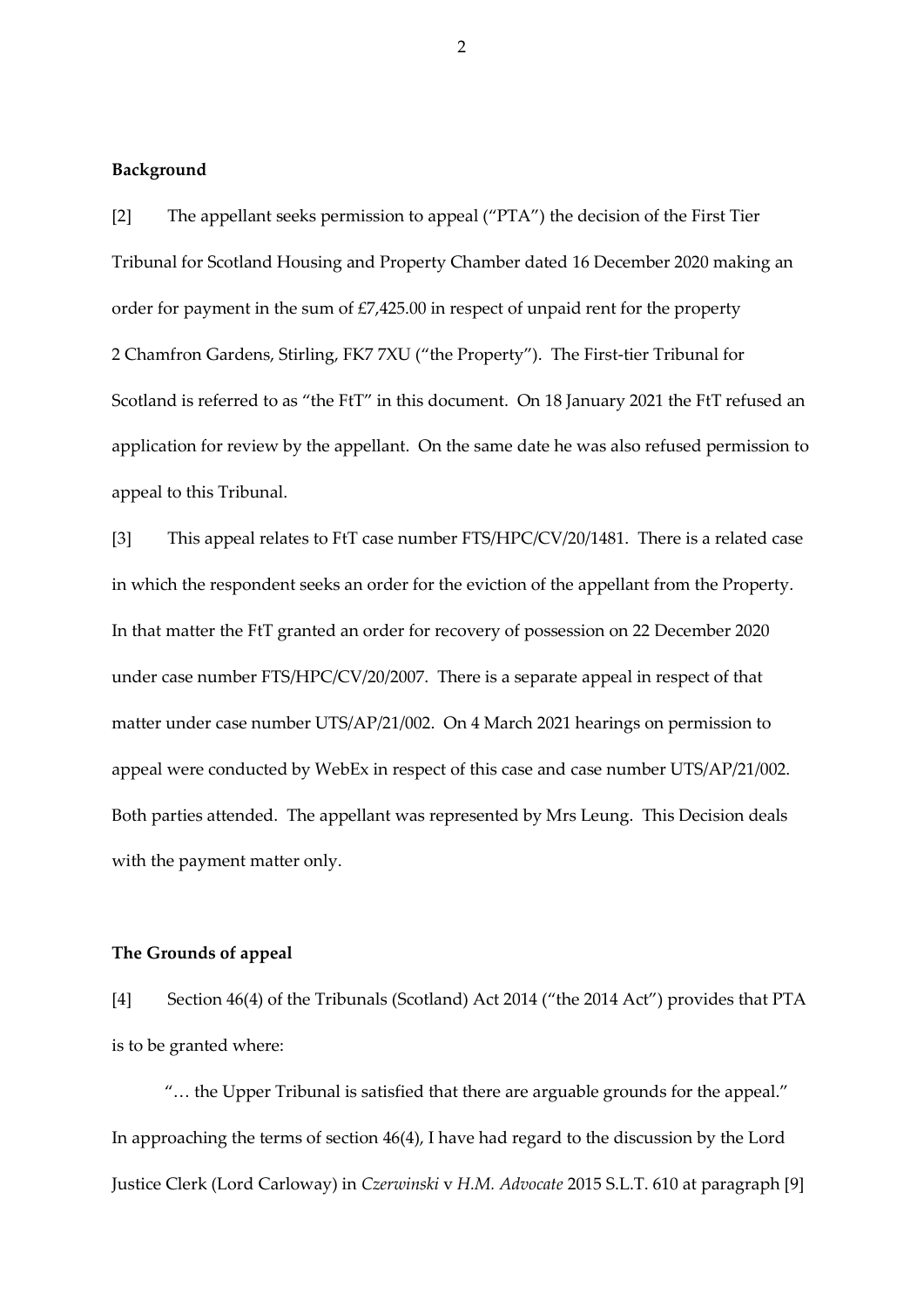together with the authorities cited there. The function of the Upper Tribunal is a limited one. An appeal under the 2014 Act is not an opportunity to rehear the factual matters argued before the FtT but rather to correct any errors of law that may have been made in the decision of the FtT.

[5] The proposed grounds of appeal are set out in the appellant's Form UTS-1. They are follows.

"Making findings in fact without a basis in the evidence. The landlord arranged via email I pay rent in cash through a window during lockdown 2020 beause I am a US Citizen. I gathered £3000 and handed it to an individual on April 2020 and the landlord never awknowledge he received it. He tricked me and I since withheld rent because there was problems in the house with no smoke detector, a leaking sink and that he was discrimating against me because I am disabled both physically and mentally. I am a US citizen and I have a visa and I am allowed into the UK."

### *Reasons for decision*

[6] There is no dispute that the parties entered into a Private Residential Tenancy Agreement (PRTA) commencing 31 January 2020, that monthly rent of £825 was due for the Property and that the appellant had not paid any rent since 3 May 2020. The FtT heard the evidence and rejected the factual basis of the appellant's defence to the claim for payment of rent. All the matters referred to in the ground of appeal were matters of fact for the FtT. The FtT concluded that his evidence and that of his witness was not credible or reliable. It found aspects of it evasive and inconsistent. He was unable to produce evidence for payment of the sum of £3,000 despite having asserted he could vouch withdrawals. The defects he had complained of had been in the main rectified. The FtT accepted and preferred the evidence of the respondent and his witnesses. The reasons put forward by the appellant for not paying rent were described as "spurious and without foundation".

[7] All the matters referred to in the stated grounds of appeal were stated before the FtT and considered by it. Questions of fact are the province of the FtT and there is no basis